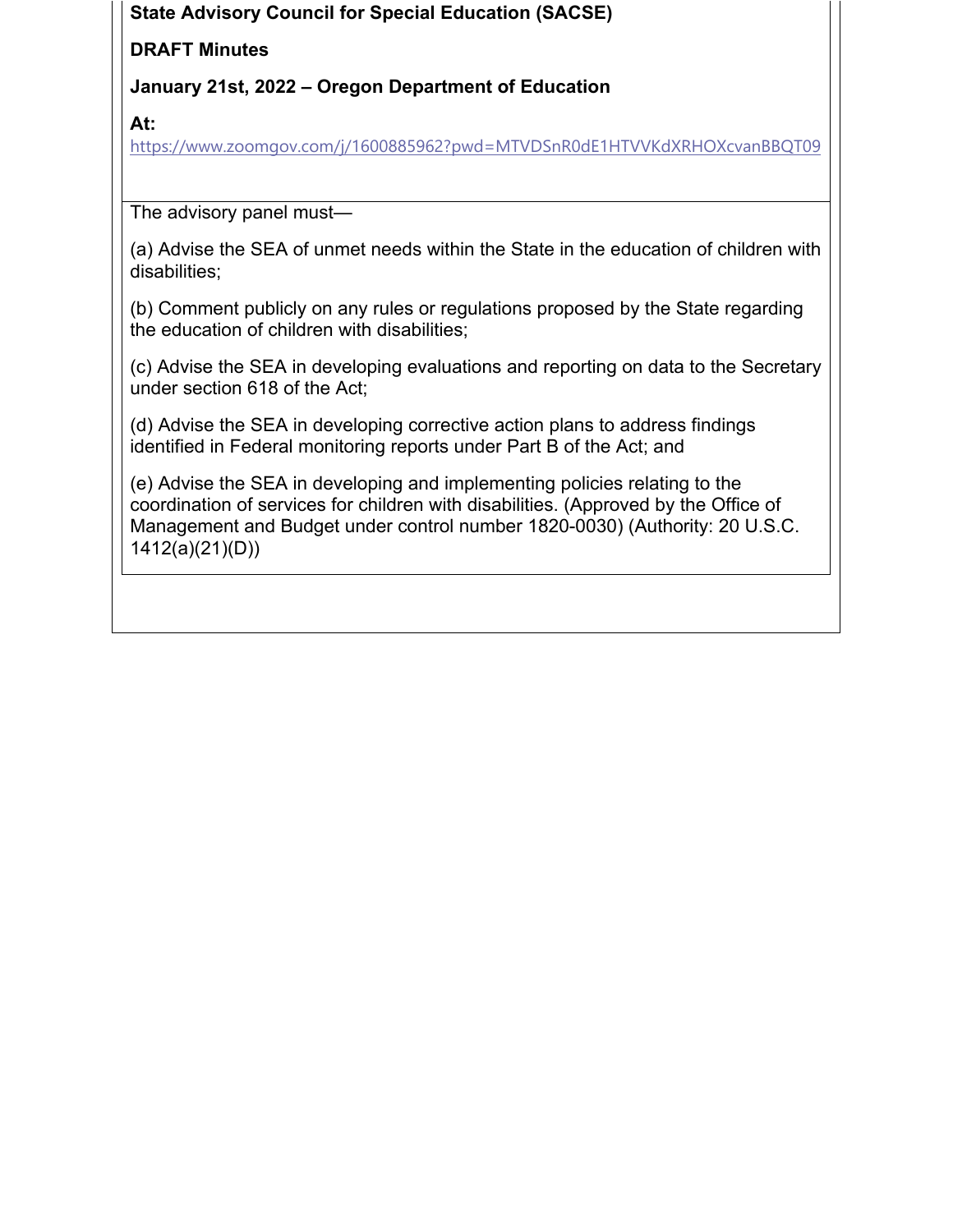#### **The State Interagency Coordinating Council 2021‐2022 Goals**

 **Goal 1:** Recommend adequate funding and other resources to fully fund service levels as identified in the state funding formula for Early Intervention and Early Childhood Special Education (EI/ECSE) programs.

 **Goal 2:** Advise and assist the Oregon Department of Education (ODE) and the Early Learning Division (ELD) in collaboration with the Oregon Health Authority (OHA) in the development of statewide systems that support children receiving EI/ECSE services.

 **Goal 3:** Ensure that every EI/ECSE contractor and/or subcontractor has a strong and effective Local Interagency Coordinating Council (LICC) including parents and local collaborators who serve children with disabilities from birth to age five.

 **Goal 4:** Recommend appropriate additions, deletions, and/or changes in policies for children who are eligible for EI/ECSE services and their families.

## **SACSE Goals 2021‐2022**

#### **Membership Goal:**

 The Membership Committee will recruit members representing individuals who experience disabilities, members representing communities of color, traditionally marginalized individuals, and parents of children with a disability (specifically father figures) to apply to and become members of SACSE in an effort to match the diverse communities in Oregon. Additionally, the membership committee will research how to include student voice in the council. (Measurements: an increase of membership to include 51% (at a minimum, parents of children with disabilities and individuals with disabilities representing the geographic and ethnic diversity of the state documented in the membership roster, meeting minutes documenting each member's attendance at ¾ meetings per year)

## **Executive Goal:**

 The Executive Committee will increase member participation, retention, and outreach by utilizing available technology. (Measurements: an increase of constituent reports and public comment at meetings of at least one each per meeting)

## **Public Policy/Bylaws Goal:**

 The Public Policy Committee will increase feedback from the SACSE members and public stakeholders on ODE proposed rules and regulations, which address unmet needs in the education of children with disabilities. Rethink process for rule/regulation advisement to ensure SACSE fulfills the obligation to provide feedback on proposed rules, policies, and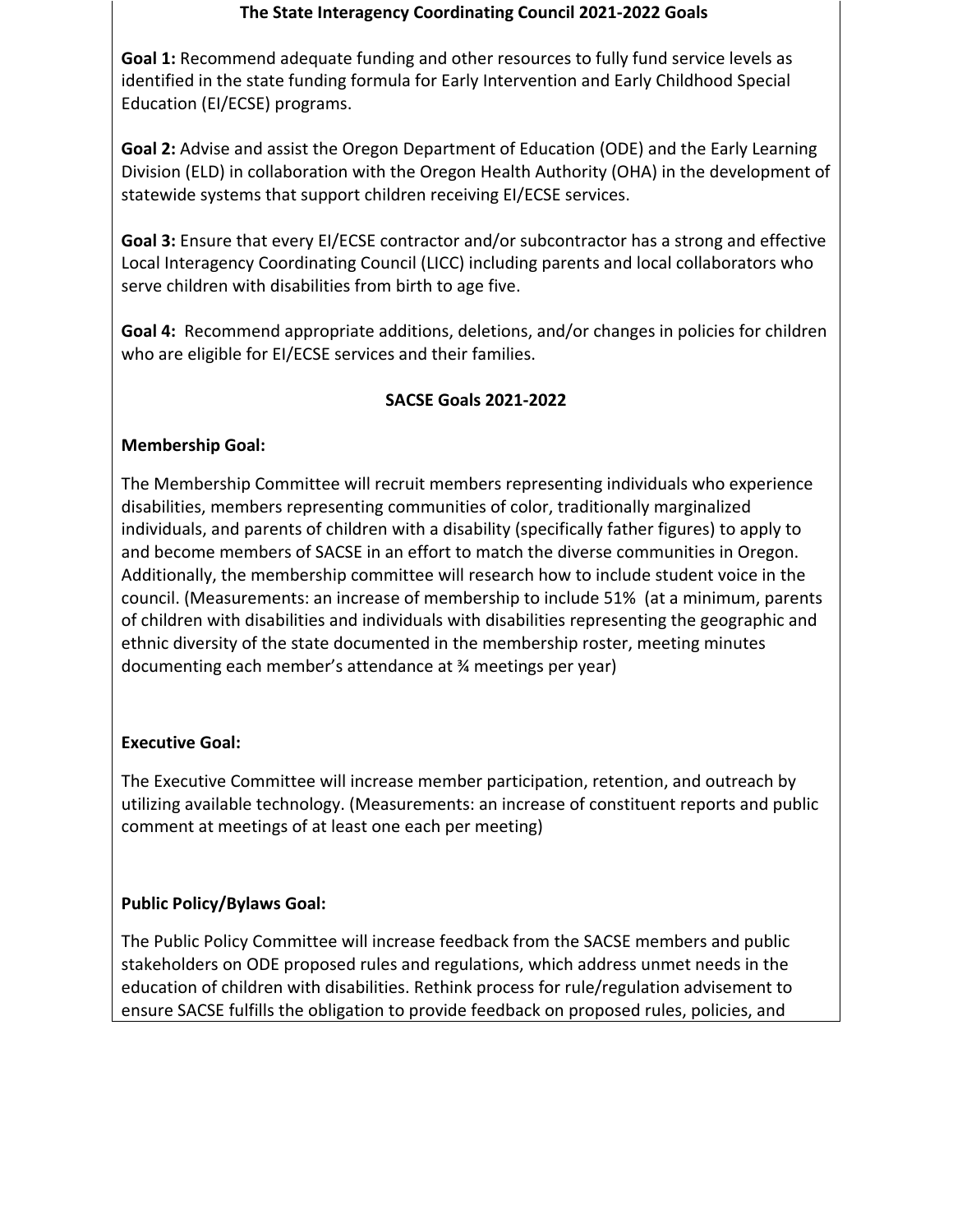regulations (Increase comment on rules and regulations to at least once per meeting each year documented through meeting minutes)

## **Group Goal:**

 SACSE will advise ODE regarding services for students with disabilities, especially unmet needs around the state. SACSE members will increase their outreach to their constituents in an effort to increase SACSE membership and public comment. SACSE will collaborate with other child serving organizations and advisory groups that support children in the state who experience disability. (Increase in constituent reports to include one per year from parents & parent groups, other state agencies, school administrators & teachers, etc. , increase public comment to at least one per meeting documented in the meeting minutes)

## **Joint goals with State Advisory Council for Special Education (SACSE)**

 **Goal 1:** By August 2021, SICC/SACSE will have researched identified and publicly reported unmet needs (eg: specific technical assistance needs etc.) of children/families of color with disabilities (both specific to the era of COVID‐19, and expected to persevere beyond that period), and present specific recommendations to ODE related to addressing these unmet needs.

 **Goal 2:** By August 2021, SICC/SACSE will provide specific policy recommendations (eg: OARs, legislative concepts, POPs, budgetary recommendations, etc.) to ODE to address the identified barriers that school districts, EI/ECSE programs. families, and communities related to expanding high quality inclusion at scale and these unmet needs.

 a. Review general education policy and practices to identify policies that perpetuate barriers to inclusion and ways that policy implementation creates/perpetuates barriers.

b. Identify policies that relate to inclusion and possible ways to improve them.

| <b>SACSE Members:</b> |                 |  |                  |  |                          |   |                    |
|-----------------------|-----------------|--|------------------|--|--------------------------|---|--------------------|
|                       | Boyd, Stephanie |  | Hudson, Danielle |  | <b>Alisha Overstreet</b> | X | Stelzer, Catherine |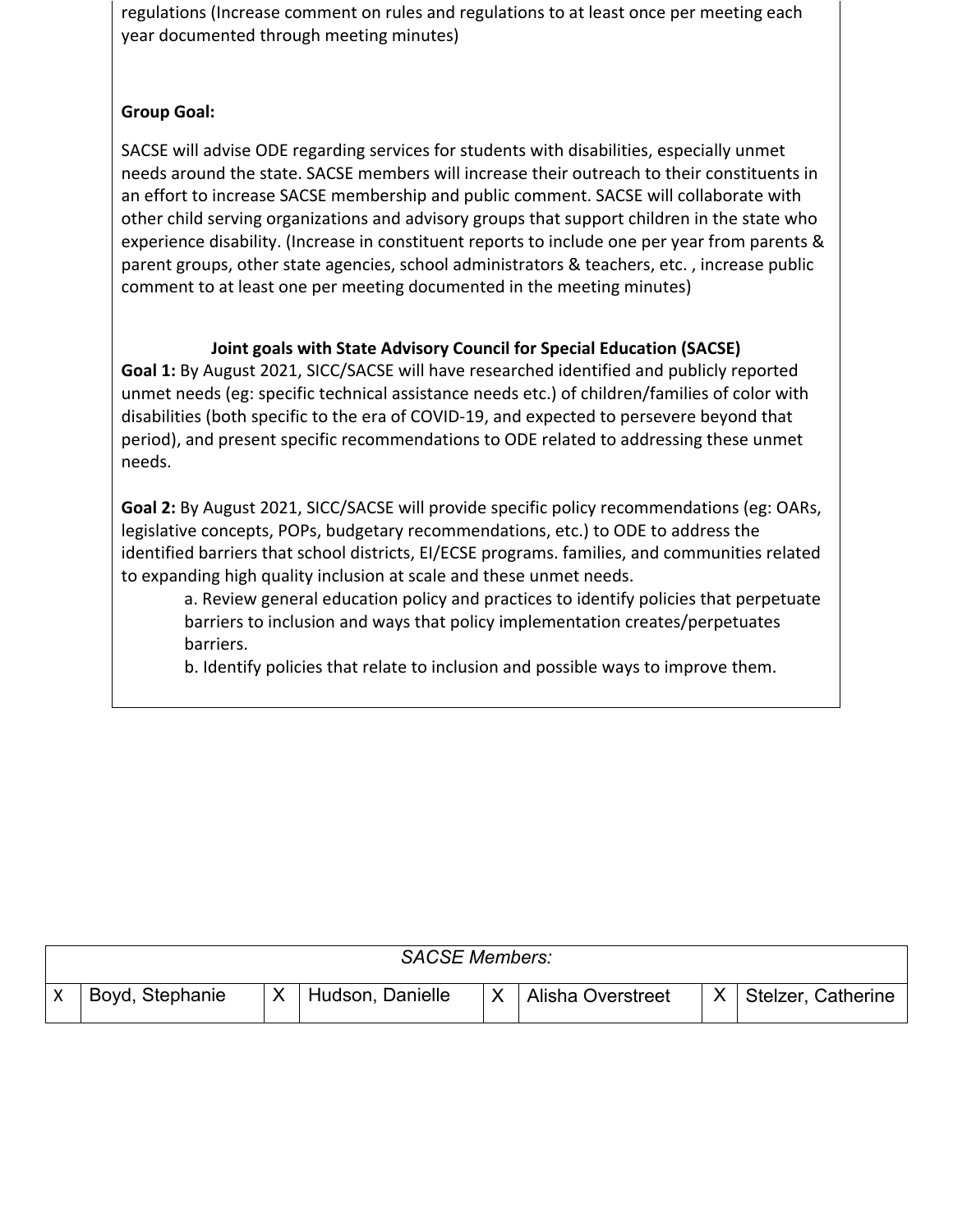| X | Dennehy, Lydia  | X | Kaasa, Nicholas             | X | Purdy, Frances    | X | Carolyn (CJ)<br>Webb  |
|---|-----------------|---|-----------------------------|---|-------------------|---|-----------------------|
| X | De Pry, Randall | X | Kackley, Callie             | X | Salitore, Michael | X | Youncs, Jeanine       |
| X | Fee, Kira       |   | Matousek, Christina         | X | Scruggs, Laura    |   |                       |
| X | Fields, Stacy   | X | Nilsen, Meghan              | X | Shockley, Caitlin |   |                       |
| X | Fox, Elaine     | X | Olivier, Heather<br>(Chair) | X | Smith, Julie      |   | ODE:                  |
|   | Glover, Melissa |   |                             |   | Smith, Sharyn     | X | <b>Cameron Morris</b> |
| X | Gordon, Erica   |   |                             |   | Sherwood, Audra   | X | Jeremy Wells          |
| Χ | Henning, Adam   |   |                             |   |                   | X | <b>Eric Wells</b>     |
|   |                 |   |                             |   |                   |   |                       |
|   |                 |   |                             |   |                   |   |                       |

|             | <b>SICC</b><br><b>Members:</b> |             | <b>SICC</b><br><b>Members:</b> |                           | <b>Ad Hoc Members (non-voting)</b>                              |
|-------------|--------------------------------|-------------|--------------------------------|---------------------------|-----------------------------------------------------------------|
| X           | Anderson,<br>Kevin-Chair       | X           | Trujillo,<br>Maarja            | $\boldsymbol{\mathrm{X}}$ | Newman, Judy                                                    |
| X           | Cavanaugh,<br>Patricia         | X           | Williams,<br>Kara,             | $\mathbf X$               | <b>Oregon Department of Education</b><br>Liaison Stanley, Mandy |
|             | Coker, Tonya                   |             | Williams,<br>Linda             | $\boldsymbol{\mathrm{X}}$ | Palmer, Heather                                                 |
|             | Germano,<br>Kelcie             | $\mathbf X$ | Payton,<br>Joel                |                           |                                                                 |
|             | Representative,<br>Lively      |             |                                |                           | Guests:                                                         |
|             | Kennedy,<br>Jordan             |             |                                | X                         | Meredith Villines-Oregon                                        |
|             | Senator Knopp                  |             |                                |                           |                                                                 |
|             | Maes,<br>Margaret              |             |                                |                           | Department of Education                                         |
| $\mathbf X$ | McConachie,<br>Lisa            |             |                                | X                         | Jeremy Wells, ODE/ SACSE                                        |
|             | McClintick,<br>Suzanne         |             |                                | X                         | Melinda Benson, Inclusive Partners                              |
| X           | Mielke, Cori-<br>Vice Chair    |             |                                |                           |                                                                 |
| X           | Reeves, Jon                    |             |                                |                           |                                                                 |
| X           | Rogers, Les                    |             |                                |                           |                                                                 |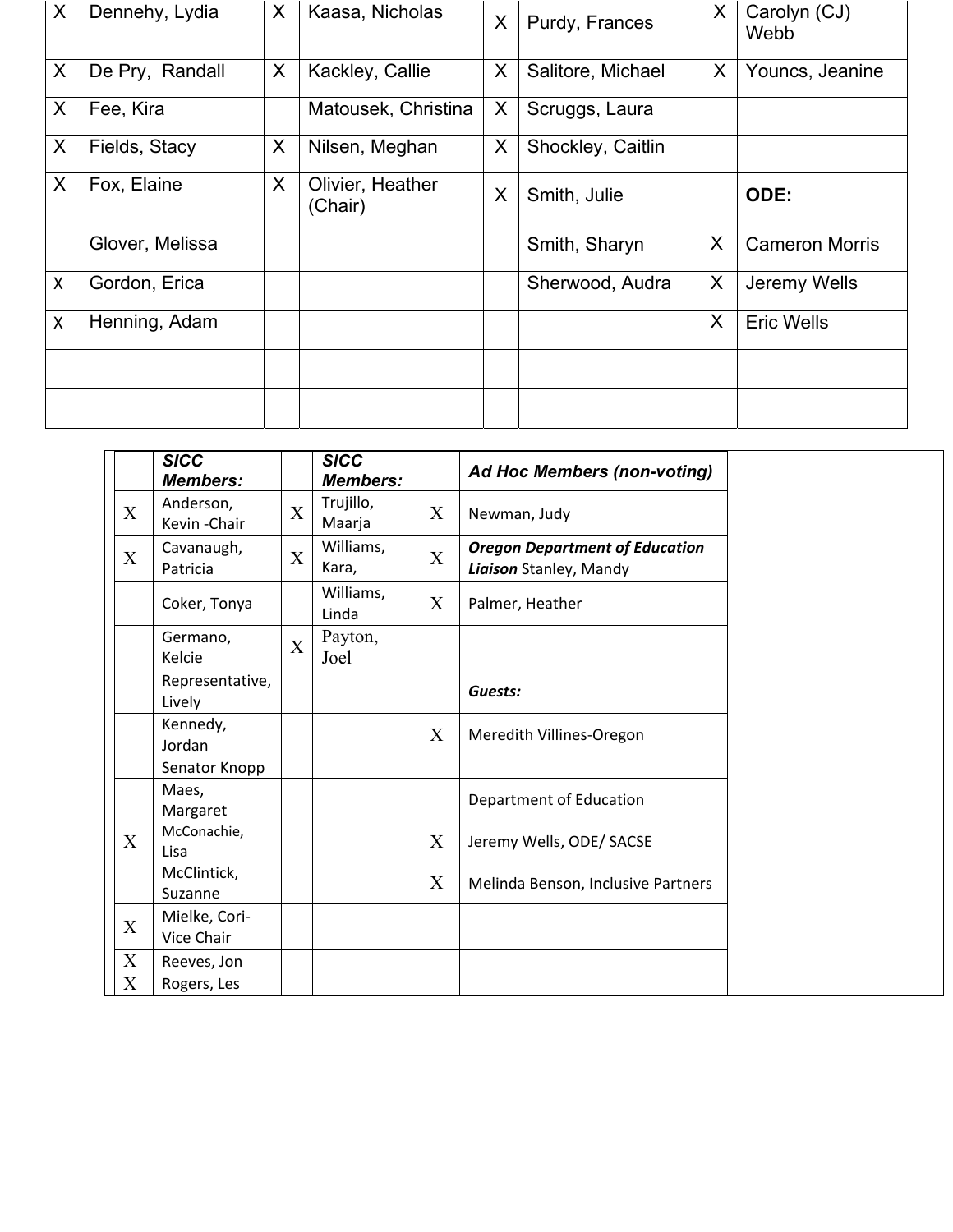| X           | Stelzer,<br>Catherine |                                                                                                                                                                                                             |  |                                                                                                                                                                                                        |           |                                                                                                                                                                                                                                                                                                                                                                                                                                                                                                                                                                                                                                                                                                                                                                           |                     |                   |
|-------------|-----------------------|-------------------------------------------------------------------------------------------------------------------------------------------------------------------------------------------------------------|--|--------------------------------------------------------------------------------------------------------------------------------------------------------------------------------------------------------|-----------|---------------------------------------------------------------------------------------------------------------------------------------------------------------------------------------------------------------------------------------------------------------------------------------------------------------------------------------------------------------------------------------------------------------------------------------------------------------------------------------------------------------------------------------------------------------------------------------------------------------------------------------------------------------------------------------------------------------------------------------------------------------------------|---------------------|-------------------|
|             | Theodorou,            |                                                                                                                                                                                                             |  |                                                                                                                                                                                                        |           |                                                                                                                                                                                                                                                                                                                                                                                                                                                                                                                                                                                                                                                                                                                                                                           |                     |                   |
| X           | Laurie                |                                                                                                                                                                                                             |  |                                                                                                                                                                                                        |           |                                                                                                                                                                                                                                                                                                                                                                                                                                                                                                                                                                                                                                                                                                                                                                           |                     |                   |
|             |                       |                                                                                                                                                                                                             |  |                                                                                                                                                                                                        |           |                                                                                                                                                                                                                                                                                                                                                                                                                                                                                                                                                                                                                                                                                                                                                                           |                     |                   |
| <b>Time</b> |                       |                                                                                                                                                                                                             |  |                                                                                                                                                                                                        |           | Agenda Item(s)                                                                                                                                                                                                                                                                                                                                                                                                                                                                                                                                                                                                                                                                                                                                                            | <b>Purpose Area</b> | <b>Item Type</b>  |
|             | $10:00 - 10:15$       | Welcome: Tenneal Wetherell, OESO<br>Assistant Superintendent & Eric Wells, IDEA<br>Part B OESO Director<br>Assistant Superintendent Tenneal and<br>Director Eric Wells welcomed the two<br>advisory groups. |  |                                                                                                                                                                                                        |           |                                                                                                                                                                                                                                                                                                                                                                                                                                                                                                                                                                                                                                                                                                                                                                           | Informational       | <b>Discussion</b> |
|             | 10:15-11:00           |                                                                                                                                                                                                             |  | <b>SACSE Business (Breakout Rooms)</b><br>January Draft Agenda<br>passed.<br>$\circ$<br><b>September Draft Minutes</b><br>$\circ$<br>passed.<br>Vote on bylaws update<br>$\circ$<br>$\circ$<br>$\circ$ | Inclusion | $\circ$ Laura Scruggs moved to adopt<br>the Shared Joint agenda. Les<br>Rogers seconded and agenda<br>Caitlin Shockley made first<br>motion to accept SACSE<br>Agenda with change. Lydia<br>Dennehy seconded.<br>Laura Scruggs moved to<br>approve the minutes and Lydia<br>Dennehy seconded. Motion<br>Bylaws will be addressed by<br>policy committee. Jeremy Wells<br>spoke on the plan to have an<br>annual review on the bylaws.<br>Lydia Dennehy made the motion<br>and Michael Salitore seconded.<br>The motion passed.<br>Discuss agenda for March 17th meeting<br>ODE staff coming to the<br>regional meeting around<br><b>EDI/SACSE and our Joint Goals</b><br><b>Offices of Enhancing</b><br><b>Student Opportunities &amp;</b><br><b>Equity Diversity and</b> | Approval            | Discussion/Action |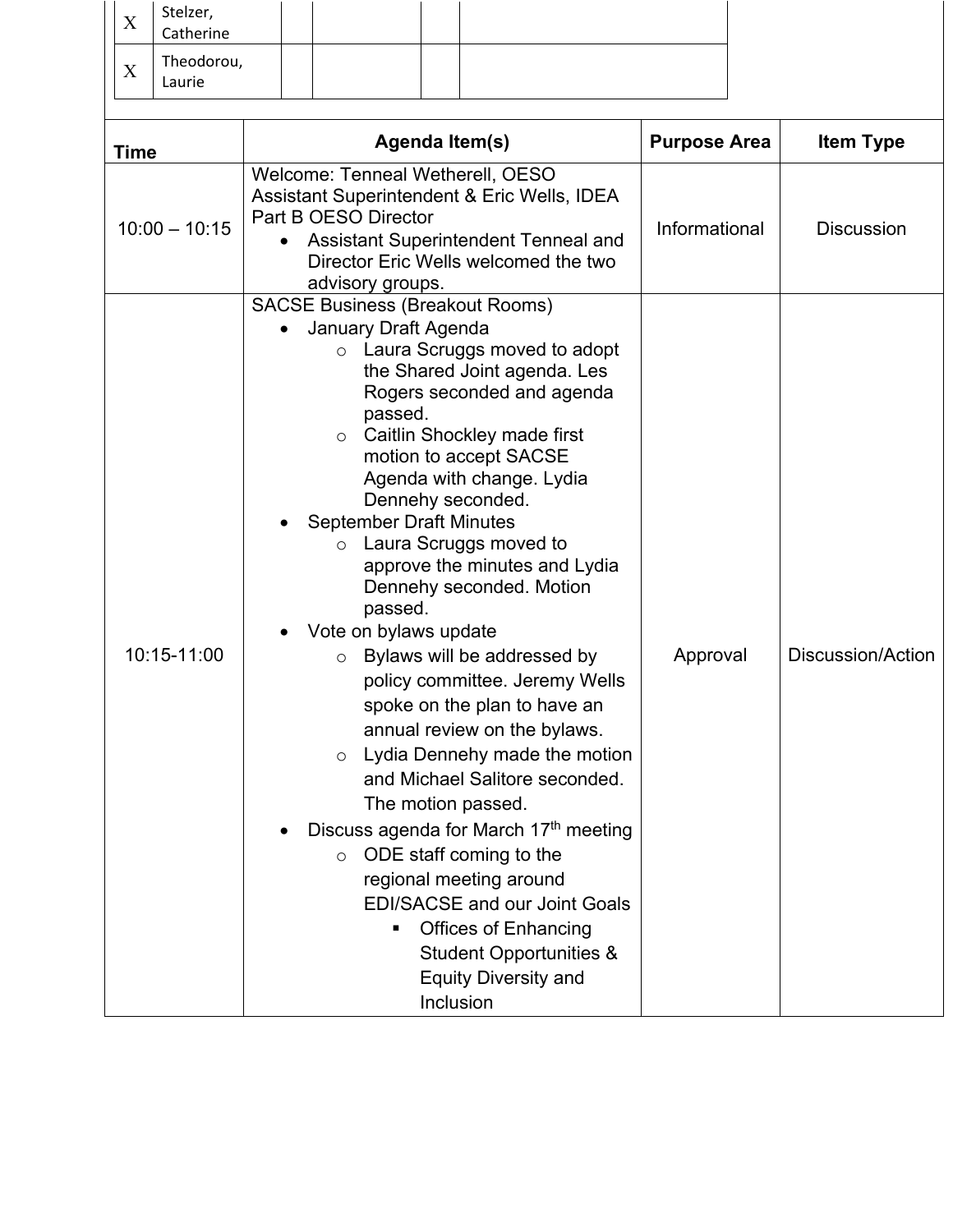|            | Constituency reports (if any)                     |  |
|------------|---------------------------------------------------|--|
| $\circ$    | Laura Scruggs had people who                      |  |
|            | reached out. The first were                       |  |
|            | parents at the high school level.                 |  |
|            | One parent is rewriting                           |  |
|            | curriculum for student who can                    |  |
|            | do gen end curriculum with                        |  |
|            | supports. Teacher is stretched                    |  |
|            | thin so she is worried about                      |  |
|            | reaching out. Concern around                      |  |
|            | training for the teachers for                     |  |
|            | scaffolding.                                      |  |
| $\circ$    | The second issue was students                     |  |
|            | who have disabilities not being                   |  |
|            | included in the student voice                     |  |
|            | programs.                                         |  |
| $\bigcirc$ | The term around how common                        |  |
|            | the r-slur is coming up in                        |  |
|            | schools. Specifically around                      |  |
|            | Springfield.                                      |  |
| $\circ$    | Another issue brought forward                     |  |
|            | was nursing care needed for                       |  |
|            | students who experience                           |  |
|            | disability.                                       |  |
| $\circ$    | The issue of medically fragile                    |  |
|            | students and if they were                         |  |
|            | receiving FAPE was also                           |  |
|            | brought forward.<br>The teacher shortage was also |  |
| O          | brought forward as impacting                      |  |
|            | the ability to offer FAPE.                        |  |
| $\circ$    | Alisha Overstreet spoke, "For                     |  |
|            | future considerations: Could we                   |  |
|            | have a short training or                          |  |
|            | refresher session on how to                       |  |
|            | best complete, share and                          |  |
|            | present Constituency Reports?"                    |  |
|            | <b>Chair Heather Olivier and</b><br>٠             |  |
|            | Julie Smith supported the                         |  |
|            | idea.                                             |  |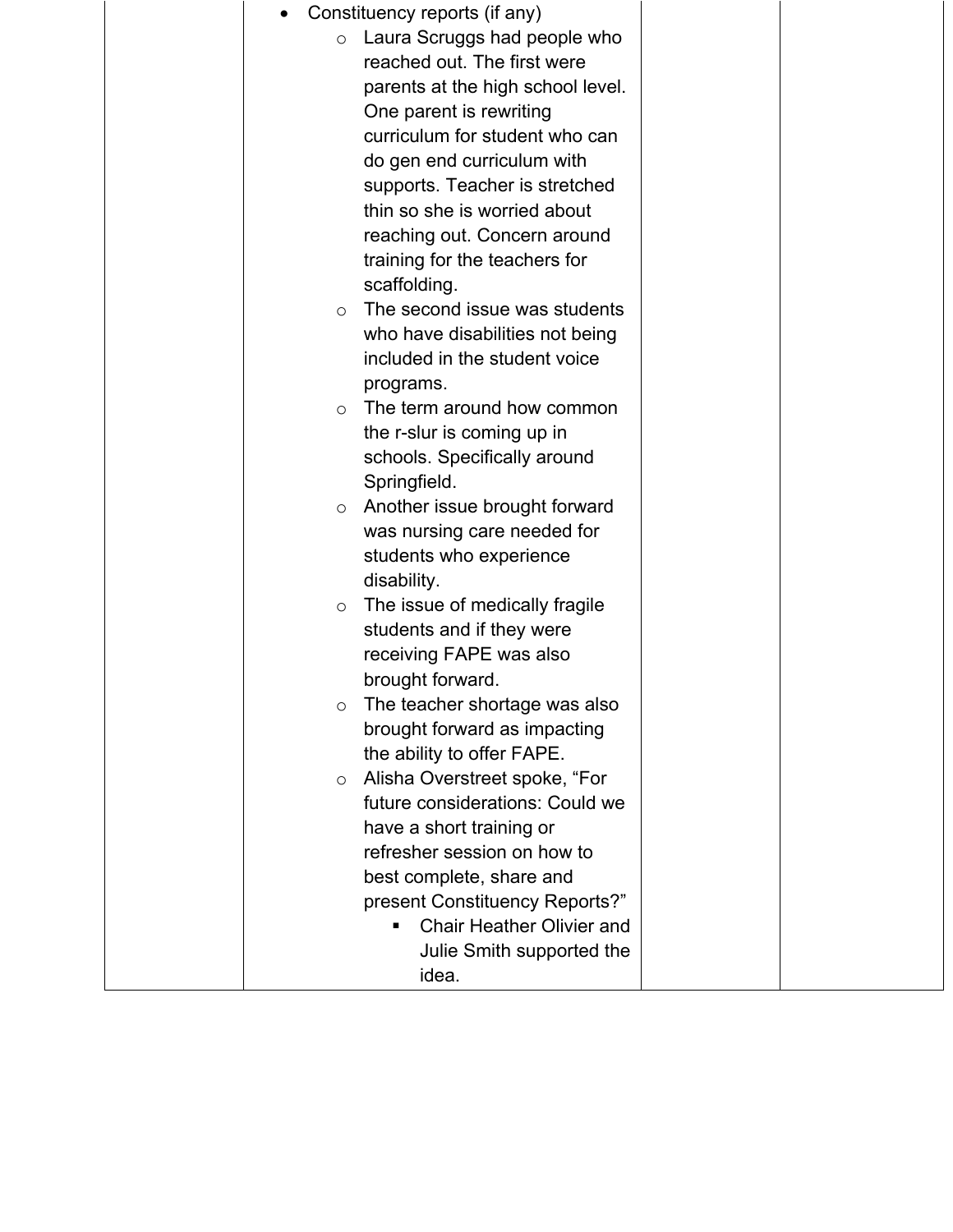|                 | Jeremy Wells suggested<br>training done as<br>recording so it can be<br>sent out to members.<br>Appoint a SASCE Committee to serve<br>on the Remote Learning Team<br>Group would meet between now<br>$\circ$<br>and March meeting and will<br>meet with Kate Patterson for a<br>listening session. Meeting one<br>time before March and reporting<br>in the March meeting. (The<br>volunteers were Stacy Fields,<br>Alisha Overstreet, Danielle<br>Hudson, Elaine Fox)<br>Membership Committee needs to<br>update its procedures (Membership<br><b>Committee Operating Procedures)</b><br>Jeremy Wells proposed member<br>$\circ$<br>of executive team drafting a<br>piece for good conversation<br>next meeting on work related to<br>membership team. |          |                   |
|-----------------|---------------------------------------------------------------------------------------------------------------------------------------------------------------------------------------------------------------------------------------------------------------------------------------------------------------------------------------------------------------------------------------------------------------------------------------------------------------------------------------------------------------------------------------------------------------------------------------------------------------------------------------------------------------------------------------------------------------------------------------------------------|----------|-------------------|
| $11:00 - 12:20$ | Goal Work: SACSE/SICC Team Leads<br>Group 1 / Group 2 Share Outs<br>Cori Mielke and C.J. Webb<br>O<br>shared out on Group 1/Goal 1.<br>'If this is community<br>specific data it really<br>needs to be framed that<br>way and not presented to<br>represent all BIPOC<br>communities. I'm saying<br>this because I am<br>thinking different<br>communities have<br>different experiences."<br>Amanda Mercier stated.<br>Alisha Overstreet agreed.<br>How do we get the<br>п<br>survey out to                                                                                                                                                                                                                                                            | Approval | Discussion/Action |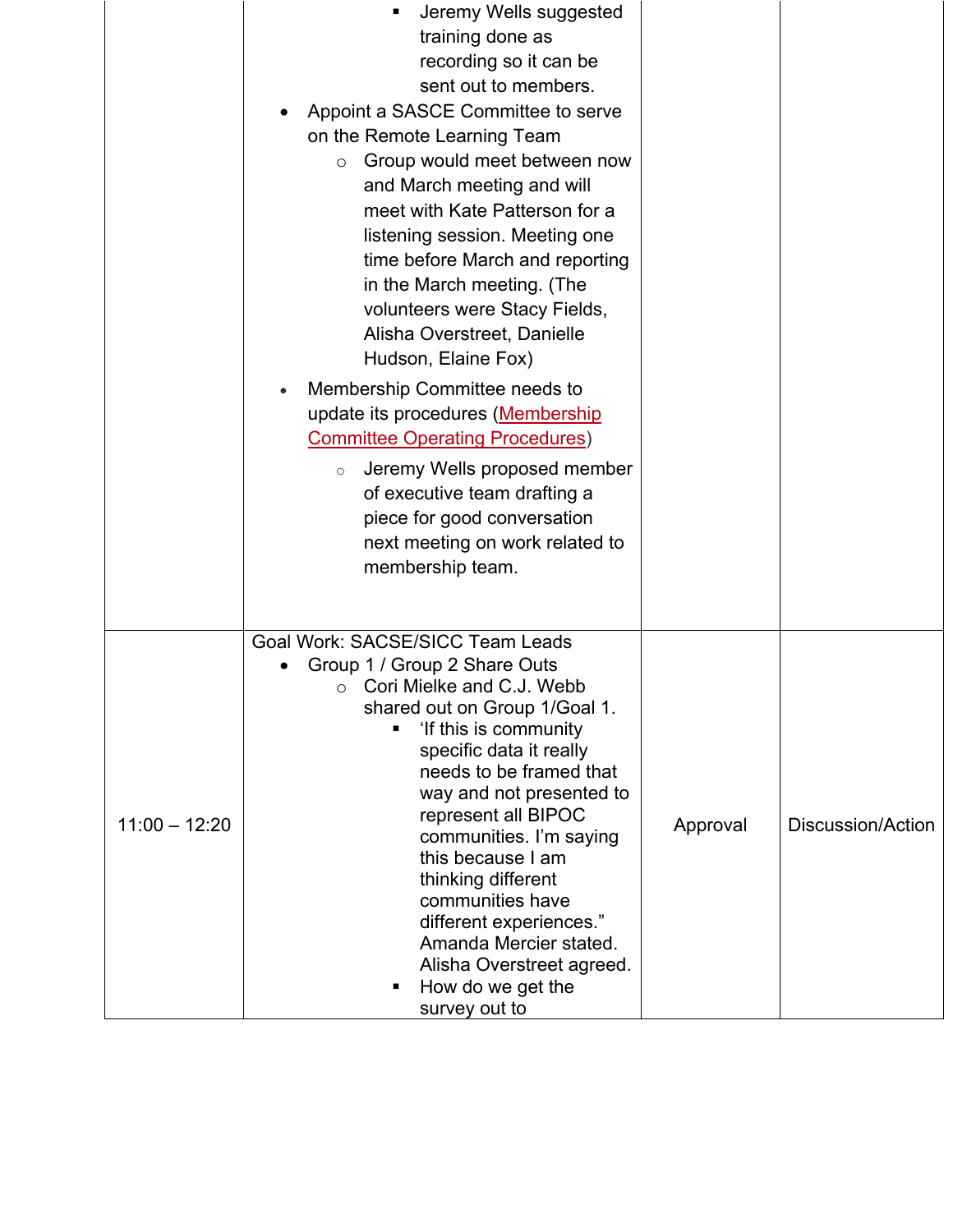| communities? We need                          |  |
|-----------------------------------------------|--|
| to meet with folks not                        |  |
| having their needs met.                       |  |
| Amanda Mercier said, "If                      |  |
| we have enough time I                         |  |
| can support outreach to                       |  |
| Native serving agencies                       |  |
| in Portland Area and the                      |  |
| <b>Confederated Tribes of</b>                 |  |
| Grand Ronde and reach                         |  |
| out through my contacts                       |  |
| to other Oregon tribes."                      |  |
| Caitlin Shockley said, "I<br>п                |  |
| can share with the ODHS                       |  |
| Office of Equity and                          |  |
| <b>Multicultural Services and</b>             |  |
| the ODHS Black                                |  |
| <b>Employee Support Team</b>                  |  |
| who could share with the                      |  |
| groups they/their                             |  |
| members are connected                         |  |
| $\mathsf{to}$ ."                              |  |
| <b>Heather Olivier and Lisa</b><br>$\circ$    |  |
| McConachie presented on                       |  |
| Group 2/Goal 2.                               |  |
| Initiative tied to Goal 2.<br>٠               |  |
| Joint goal link---Goal 2.                     |  |
| Joel Payton asked, "So,                       |  |
| private and parochial<br>schools are exempt?" |  |
| <b>Director Eric Wells</b>                    |  |
| said we encourage                             |  |
| private schools to                            |  |
| but ODE doesn't                               |  |
| have much of a                                |  |
| say over private                              |  |
| schools versus                                |  |
| public.                                       |  |
| <b>Michael Salitore</b>                       |  |
| said that a lot of                            |  |
| private schools                               |  |
| don't see the                                 |  |
| same values as                                |  |
| public schools                                |  |
| around equity and                             |  |
| how even now the                              |  |
| public school                                 |  |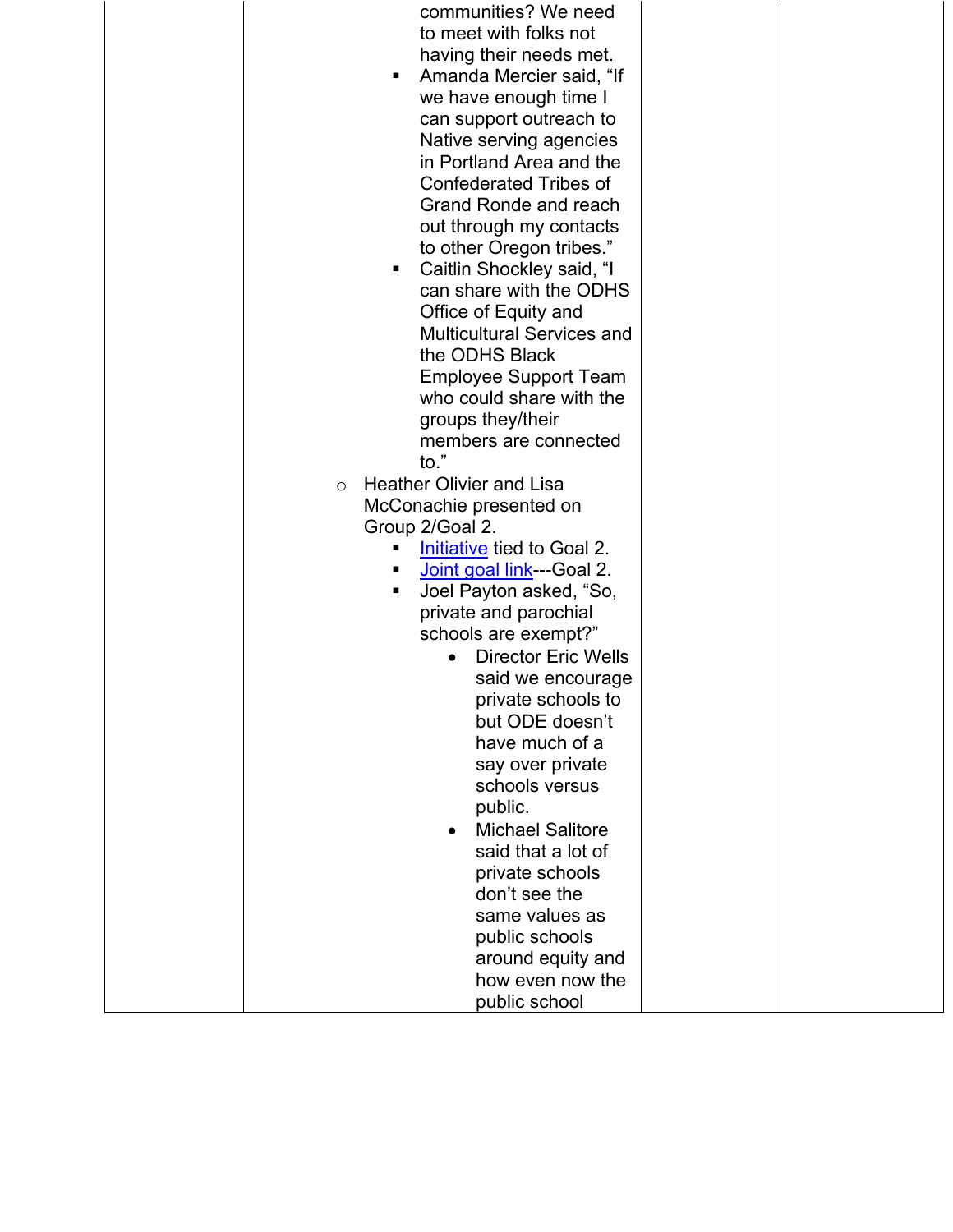|                 | boards are having<br>fights around this.<br>Many SACSE and<br><b>SICC</b> members<br>thanked Michael<br>for bringing that<br>forward.<br><b>Review Joint Goals</b><br>Members of SICC and SACSE<br>$\Omega$<br>broke up into 3 groups. Group 1,<br>Group 2A and Group 2B with a<br>facilitator and notetaker.                                                                                                                                                                                                                                                                                            |                   |                   |
|-----------------|----------------------------------------------------------------------------------------------------------------------------------------------------------------------------------------------------------------------------------------------------------------------------------------------------------------------------------------------------------------------------------------------------------------------------------------------------------------------------------------------------------------------------------------------------------------------------------------------------------|-------------------|-------------------|
| $12:20 - 12:50$ | <b>Lunch Break</b>                                                                                                                                                                                                                                                                                                                                                                                                                                                                                                                                                                                       |                   |                   |
| $12:50 - 1:20$  | <b>Public Comment</b><br><b>Finish Goal Work after Public</b><br>Comment<br>Les Rogers spoke as a citizen<br>$\circ$<br>and concerned parent not as a<br>member of SICC on Article 9<br>section 14 clashes with the<br>guaranteed funding of<br>education. Oregon's flat funding<br>doesn't keep up with inflation.<br>Oregon has had a special<br>education shortage for 25 years.<br>Consistent issue parents were<br>bringing forward to Les.                                                                                                                                                         |                   |                   |
| $1:20 - 1:50$   | Regional Services Update: Kara Williams<br>(ODE, Director)<br>Director Kara Williams gave an update<br>on Regional Inclusive Services.<br>Funding was a major issue at<br>O<br>the stakeholder sessions.<br>Defining low-instance disability<br>$\circ$<br>was also discussed in the<br>stakeholder meeting around<br>autism being defined as a low-<br>instance disability.<br>Laurie Theodorou asked,<br>"Is Autism a low<br>incidence disability?'<br><b>Director Kara</b><br>Williams said it is.<br>Joel Payton asked what<br>the scope of autism was?<br><b>Director Kara</b><br>Williams spoke on | <b>Discussion</b> | <b>Discussion</b> |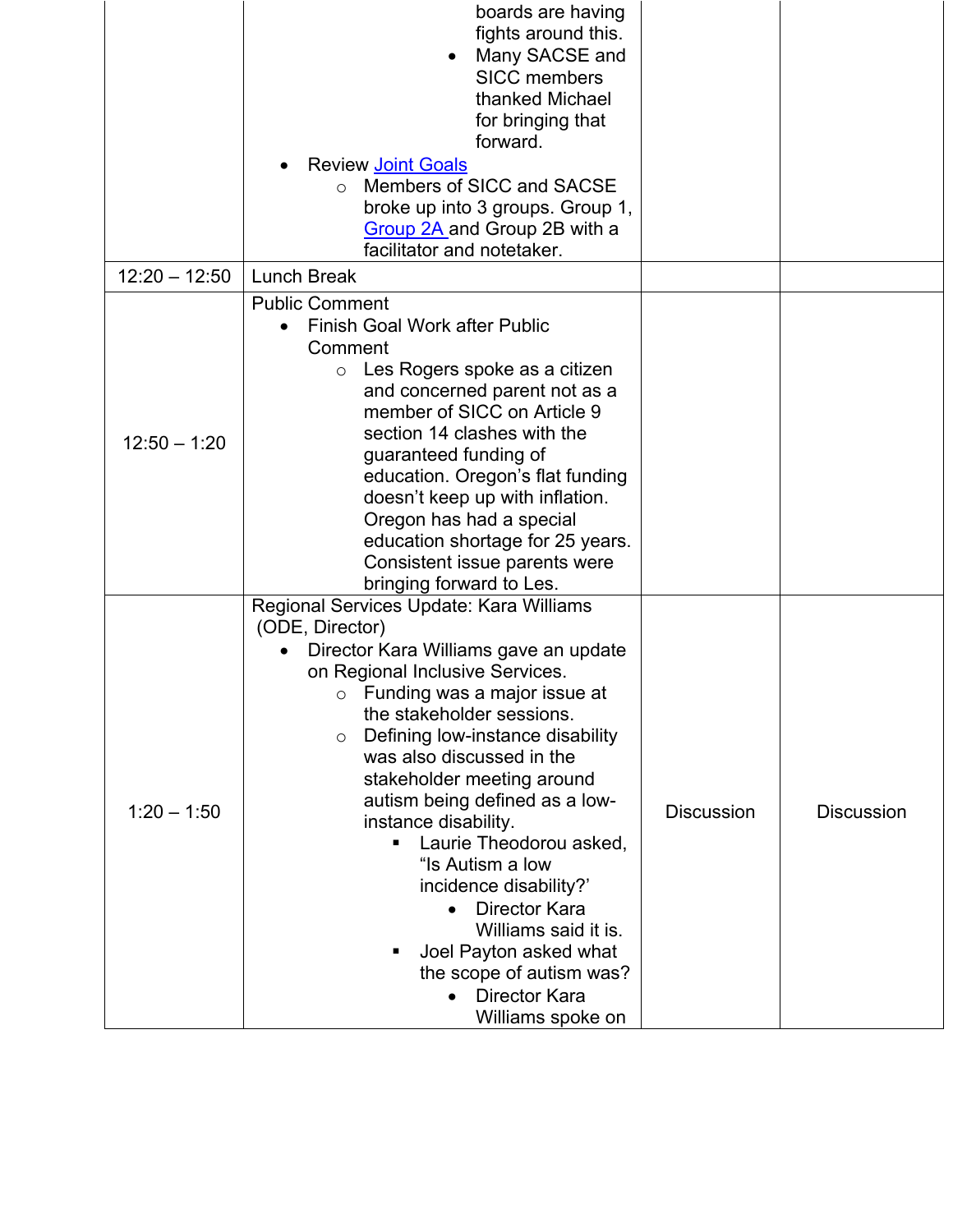|            | defining the                              |  |
|------------|-------------------------------------------|--|
|            | severity in regards                       |  |
|            | to how it relates to                      |  |
|            | low-instance.                             |  |
| $\bigcirc$ | How can we make sure                      |  |
|            | students are receiving adequate           |  |
|            | service levels? What would cost           |  |
|            | be for adequate service levels?           |  |
| $\circ$    | Staffing recruitment and                  |  |
|            | retention was also a major issue          |  |
|            | especially in specialist areas like       |  |
|            | speech-language pathology and             |  |
|            | deaf-hard of hearing.                     |  |
| $\circ$    | <b>Roles of Education Services</b>        |  |
|            | Districts and what the roles of all       |  |
|            | the entities involved in services         |  |
|            | are.                                      |  |
|            | Are there additional meetings             |  |
|            | and surveys we can have                   |  |
|            | around engagement and what                |  |
|            | the state of service provision is.        |  |
| $\circ$    | April 1 <sup>st</sup> will be providing a |  |
|            | report to the legislature around          |  |
|            | this information and the                  |  |
|            | research that was done around             |  |
|            | this work for a new formula.              |  |
|            | Director Kara Williams spoke on the 16    |  |
|            | EI/ECSE session with communities          |  |
|            | around the state. The results are in the  |  |
| report.    |                                           |  |
| $\circ$    | <b>EI/ECSE Community</b>                  |  |
|            | <b>Engagement Report</b>                  |  |
|            | Create clear intake, referral and         |  |
|            | service delivery to families.             |  |
| $\circ$    | Increase awareness around                 |  |
|            | services with community                   |  |
|            | partners.                                 |  |
| $\circ$    | How do we come to the table in            |  |
|            | supporting individualized                 |  |
|            | needs.                                    |  |
| $\circ$    | <b>ELD's January Update Report</b>        |  |
| $\circ$    | <b>Report said Regional Inclusive</b>     |  |
|            | Services needs to work with               |  |
|            | Early Learning Division. Was              |  |
|            | included on HB 3373. Will be              |  |
|            | part of a greater conversation            |  |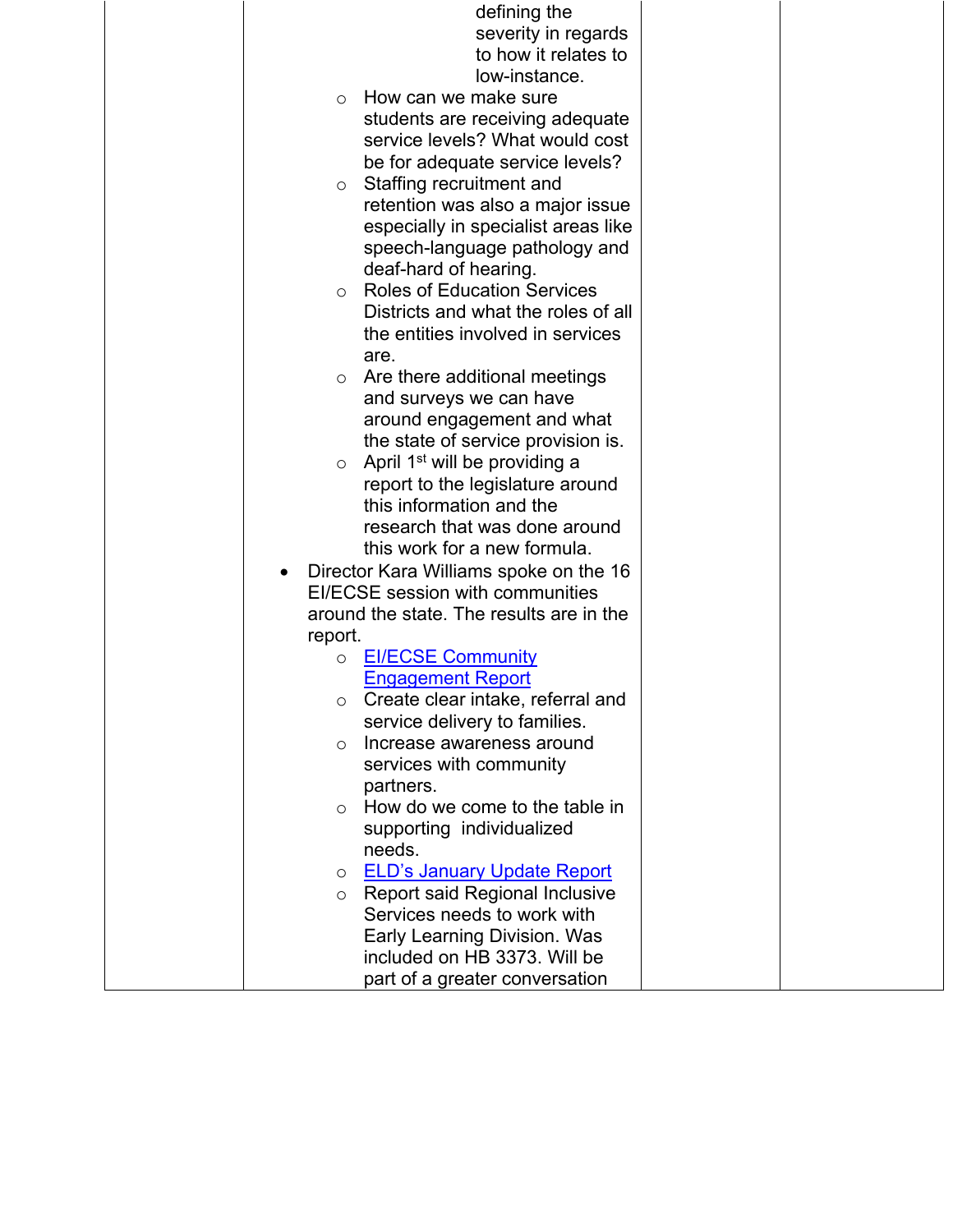|               | with SICC and the State Board<br>on Inclusion.<br>Frances Purdy asked, "Have<br>$\circ$<br>you thought about using Family<br><b>Support Specialists (Peer</b><br>Delivered Services) to support<br>families and assist in their<br>navigating-communicating with<br>the providers?"<br><b>Director Kara Williams</b><br>said they should work<br>together on this.<br>Community services was<br>$\circ$<br>brought up as another aspect of<br>support and if we can overlap<br>more of the education and<br>health system we might be able<br>to meet more needs.<br>Les Rogers said, "I would love<br>$\circ$<br>to know more about the<br>program to increase Speech<br>Therapists through PSU that<br>Director Kara Williams shared<br>before. Maybe at our next<br>meeting? <b>PSU College of Ed</b><br><b>Link Project Kite</b> |                   |                   |
|---------------|--------------------------------------------------------------------------------------------------------------------------------------------------------------------------------------------------------------------------------------------------------------------------------------------------------------------------------------------------------------------------------------------------------------------------------------------------------------------------------------------------------------------------------------------------------------------------------------------------------------------------------------------------------------------------------------------------------------------------------------------------------------------------------------------------------------------------------------|-------------------|-------------------|
| $1:50 - 2:20$ | could invite PSU to come to<br>SICC?"<br>SSIP Work: Sarah Soltz (ODE Educational<br>Specialist)<br>Sarah Soltz presented the <b>SSIP</b><br>Powerpoint showing the work ODE is<br>doing.<br><b>SSIP Indicators and State Plan.</b><br>Alisha Overstreet asked, "Is there a<br>similar SSIP for middle school/high<br>school/transition age students?"<br>SACSE and SICC members advised<br>on different ways to improve the SSIP<br>Indicator, which has remained flat such<br>as early learning programs and<br>programs that stimulate movement<br>along with learning.<br>Wrap Up                                                                                                                                                                                                                                                 | <b>Discussion</b> | <b>Discussion</b> |
| $2:20 - 2:30$ | <b>SICC Chair Kevin Anderson closed out</b><br>the Joint Meeting. SICC members                                                                                                                                                                                                                                                                                                                                                                                                                                                                                                                                                                                                                                                                                                                                                       |                   |                   |